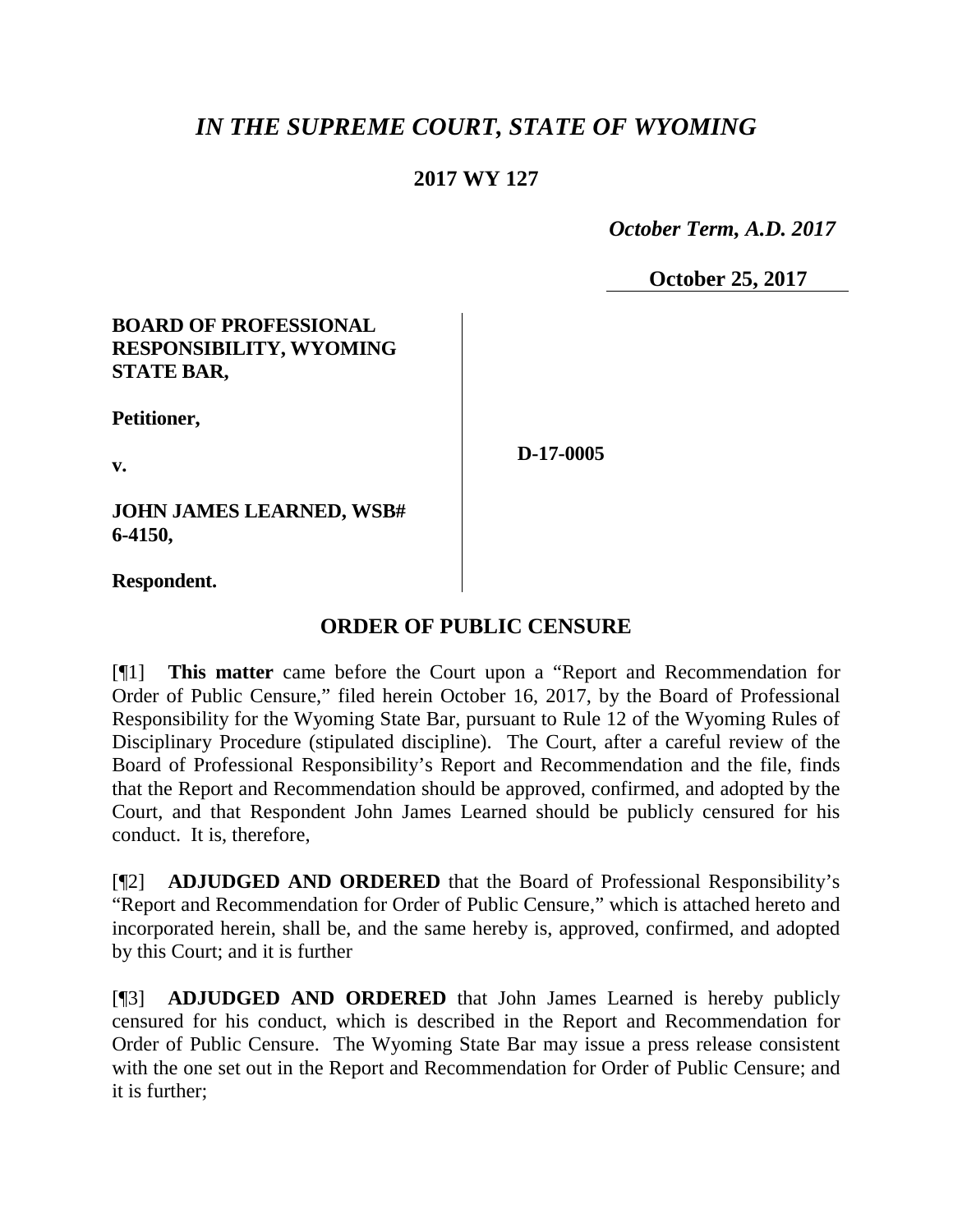[¶4] **ORDERED** that, pursuant to Rule 25 of the Wyoming Rules of Disciplinary Procedure, Mr. Learned shall reimburse the Wyoming State Bar the amount of \$50.00, representing the costs incurred in handling this matter, as well as pay the administrative fee of \$750.00. Mr. Learned shall pay the total amount of \$800.00 to the Wyoming State Bar on or before December 1, 2017; and it is further

[¶5] **ORDERED** that the Clerk of this Court shall docket this Order of Public Censure, along with the incorporated Report and Recommendation for Order of Public Censure, as a matter coming regularly before this Court as a public record; and it is further

[¶6] **ORDERED** that, pursuant to Rule 9(b) of the Wyoming Rules of Disciplinary Procedure, this Order of Public Censure, along with the incorporated Report and Recommendation for Order of Public Censure, shall be published in the Wyoming Reporter and the Pacific Reporter; and it is further

[¶7] **ORDERED** that the Clerk of this Court cause a copy of this Order of Public Censure to be served upon Respondent John James Learned.

[¶8] **DATED** this 25<sup>th</sup> day of October, 2017.

## **BY THE COURT:**

 $\sqrt{s}$ 

**E. JAMES BURKE Chief Justice**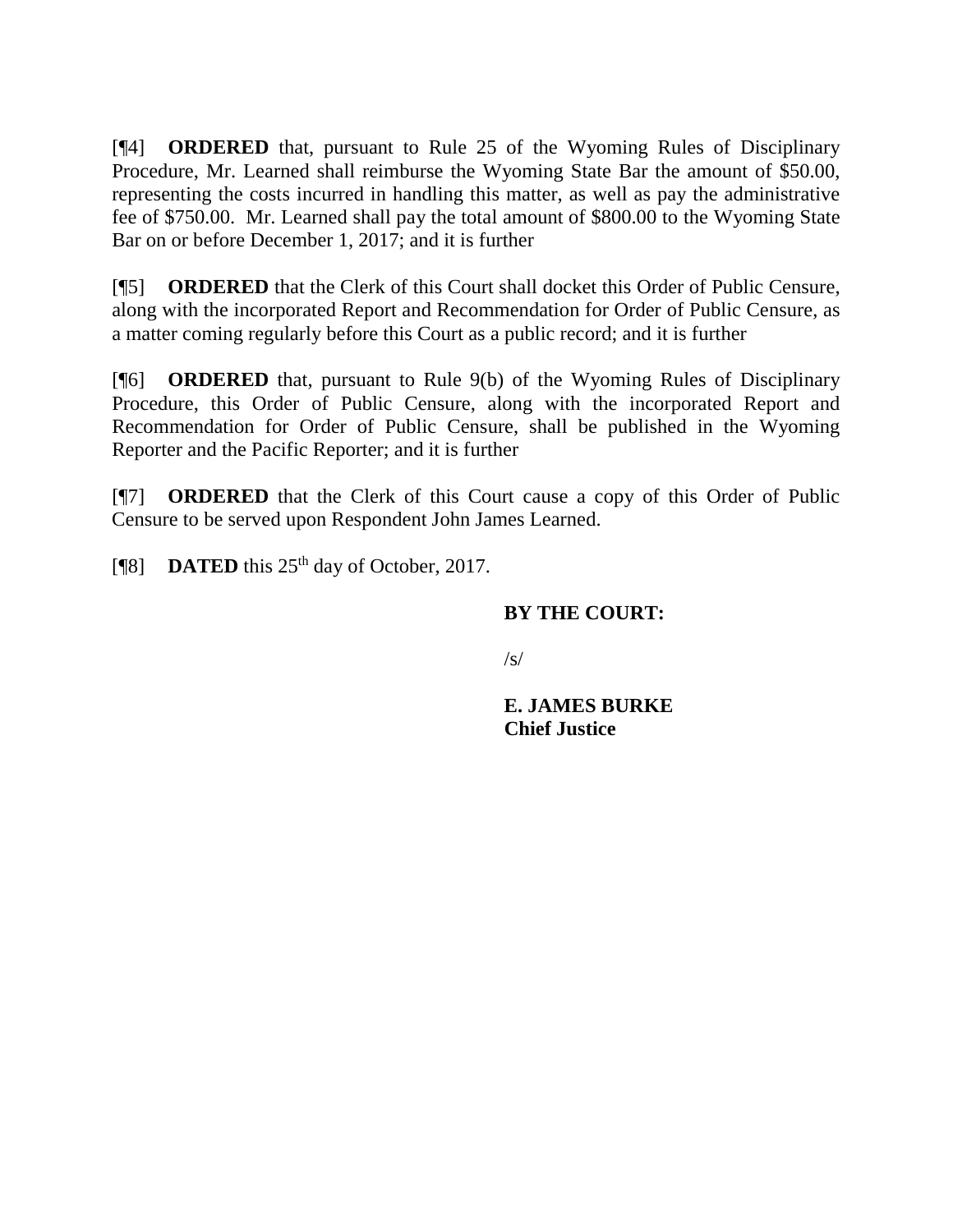## **BEFORE THE SUPREME COURT** - 17 – 0005 **STATE OF WYOMING**

In the matter of **JOHN JAMES LEARNED, WSB** No. 6-4150,

Docket No. 2017-054

Respondent.

OCT 1.6 2017

PATRICIA BENNETT, CLERK

E OF WYOMING

rance

IN THE SUPREME COURT

#### **REPORT AND RECOMMENDATION FOR ORDER OF PUBLIC CENSURE**

)

)

)<br>)

THIS MATTER came before the Board of Professional Responsibility on the 10<sup>th</sup> day of October, 2017, for consideration of the Stipulation for Public Censure submitted pursuant to Rules 9 and 12 of the Wyoming Rules of Disciplinary Procedure, and the Board having reviewed the Stipulation, the accompanying affidavit of factual basis and being fully advised in the premises, FINDS, CONCLUDES and RECOMMENDS as follows.

Respondent has been licensed to practice in Wyoming since 2007, and maintains i. an active practice of law in Laramie, Wyoming.

On May 1, 2017, the Office of Bar Counsel received a letter from the Honorable  $2.$ Catherine R. Rogers, First Judicial District Court Judge, reporting a possible violation of the Wyoming Rules of Professional Conduct by Respondent. The incident which gave rise to Judge Rogers' report was the finding by Judge Rogers that Respondent had charged and received a \$4,000.00 fee payment from the personal representative of an estate without obtaining the Court's approval as required by W.S. § 2-7-805(a). Judge Rogers referred the matter to Bar Counsel as a possible violation of Rule 1.5 of the Wyoming Rules of Professional Conduct. Judge Rogers also expressed additional concerns regarding Respondent's lack of diligence in the matter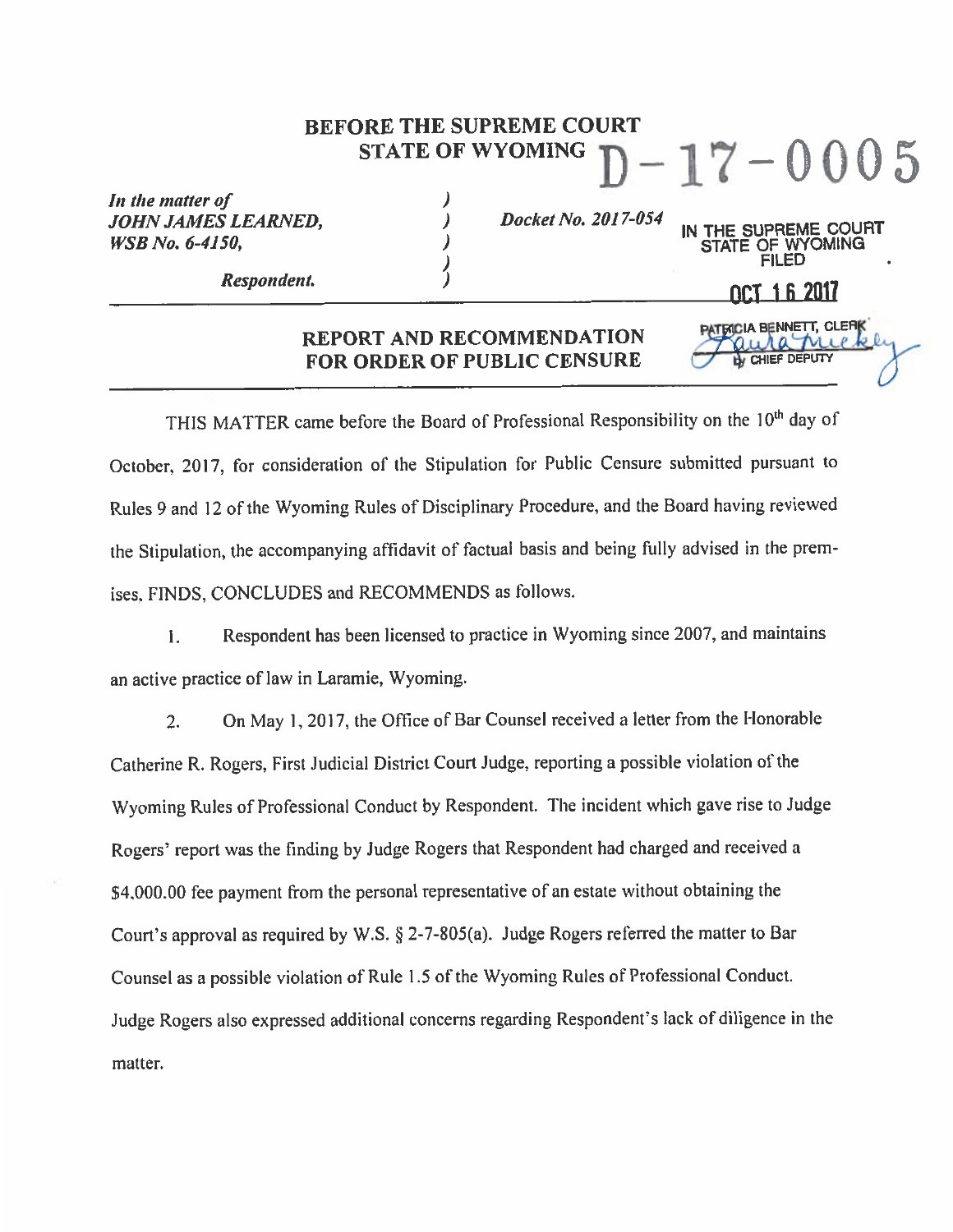$3<sub>1</sub>$ In the underlying probate matter, *Estate of Charlotte Glasper*, Docket No. 46-272, Respondent filed a petition to appoint Elizabeth Thrower as personal representative of the Estate on July 11, 2013. Respondent did not obtain the order appointing Ms. Thrower as personal representative until November 22, 2013, a delay of more than nine months. Once the order appointing the personal representative was issued, Respondent did not obtain letters testamentary until March 21, 2014, more than eight months after Respondent petitioned the court for appointment of a personal representative. In addition, Respondent failed to comply with the following statutory requirements in the administration of the Glasper Estate:

- Respondent did not publish the notice required by W.S.  $\S$  2-7-201.
- Respondent did not file timely allowances or rejections of creditors' claims that were  $\bullet$ submitted in November and December 2013.
- Respondent did not file the inventory required by W.S.  $\S$  2-7-403 to be filed within 120 days after appointment of the personal representative.
- Respondent did not submit the report of appraisal required by W.S. § 2-7-404 to be filed  $\bullet$ within 120 days after timely filing of the inventory.
- Respondent did not complete the administration of the estate within one year after ap- $\bullet$ pointment of the personal representative as required by W.S.  $\S$  2-7-801.
- Respondent did not submit the final report required by W.S. § 2-7-806 to be filed within  $\bullet$ one year after appointment of the personal representative.
	- 4. In addition, Respondent was aware that the personal representative sold the es-

tate's largest asset, the house, without obtaining the requisite approvals from the court (see W.S.

2-7-614 et seq.). In a "Motion to Set Hearing on Petition to Appoint Personal Representative"

filed November 20, 2013, Respondent acknowledged that the imminent sale of the house "may

have been lacking conformity to law," but Respondent did nothing to address that problem.

5. In the course of the representation, Ms. Thrower made periodic payments which

were deposited into Respondent's trust account. Respondent received an initial retainer payment

in the amount of \$500.00 from Ms. Thrower which was deposited into Respondent's trust ac-

count on April 15, 2013. He received additional payments that were deposited into his trust ac-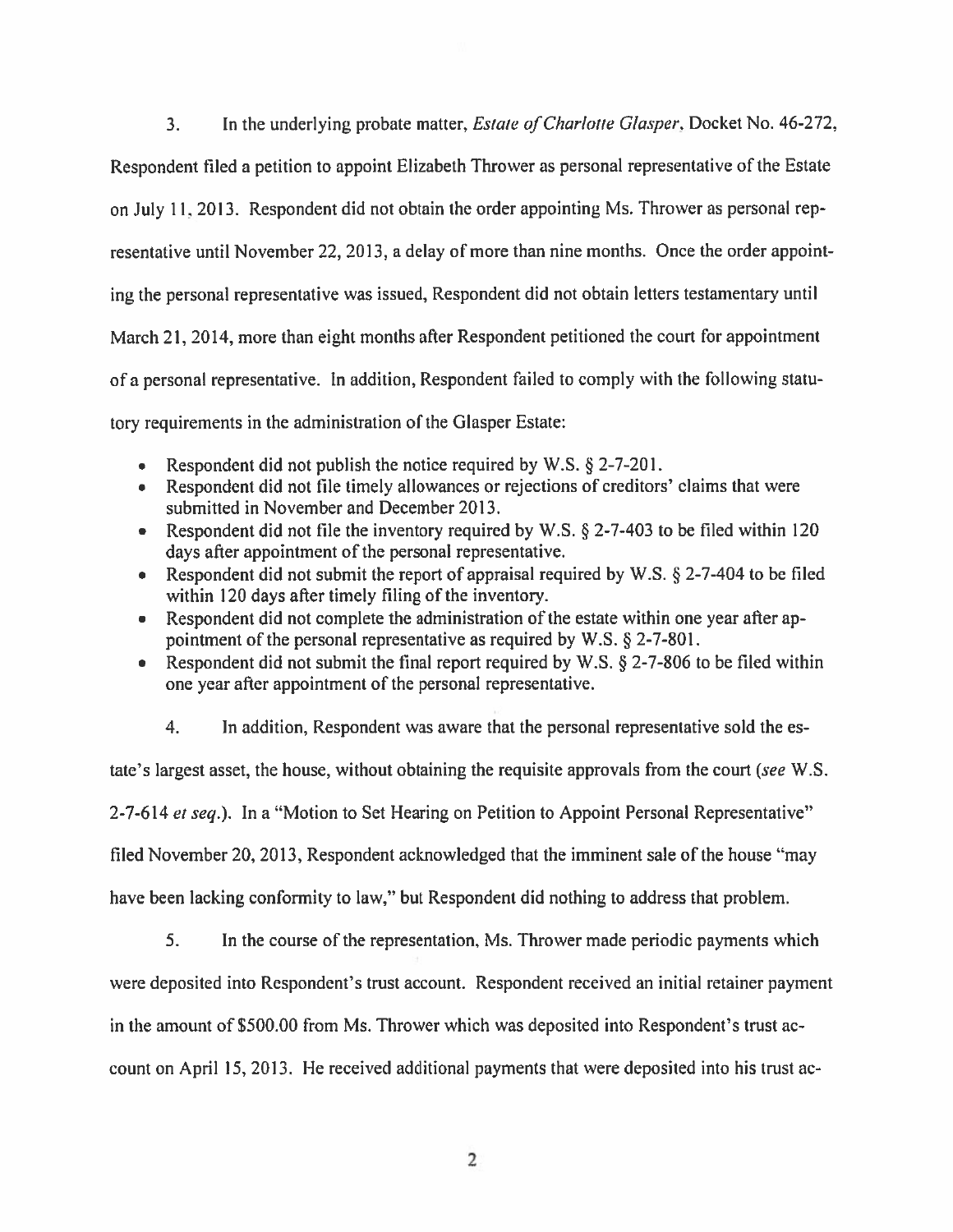count in the following amounts on the following dates: \$595.00 on July 16, 2013; \$1,000.00 on February 26, 2014; and \$3,000.00 on April 24, 2014, resulting in total payments of \$5,095.00. Those payments were applied against Respondent's invoices in the matter until Ms. Thrower terminated Respondent's representation and hired other counsel in October 2014. At that time, there remained a balance in trust for Ms. Thrower of \$697.19, which Respondent eventually refunded to the Glasper Estate.

6. In July 2015, after Ms. Thrower had terminated Respondent's representation and retained a different lawyer, an "Interim Report and Accounting" was filed which disclosed that Ms. Thrower had paid Respondent a retainer of \$1,000.00 on February 24, 2014, and an additional retainer of \$3,000,00 on April 24, 2014. The Interim Report also indicated that Respondent had returned \$697.19 of the retainer to the Glasper Estate.

 $7<sup>1</sup>$ At some point after the Interim Report was filed, Ms. Thrower was removed as personal representative and replaced by Donna Cowan.

8. On April 4, 2017, Judge Rogers issued an "Order to Show Cause Why Former Attorney for Former Personal Representative Should Not Be Held in Violation of W.S. § 2-7-805." The Order referred to the retainer payments that were disclosed in the Interim Report and suggested that Respondent's acceptance of such payments would appear to violate W.S. § 2-7-805(a), which provides, "No fees shall be paid to the personal representative or the attorney for the estate except upon order of the court." A show cause hearing was set for April 25, 2017.

9. Respondent appeared at the hearing and expressed confusion over the payments, stating, "[A] parently somebody used money to pay me that they shouldn't have used." Respondent conceded that this was his "first foray into doing work in the probate code." At the conclusion of the hearing, Judge Rogers ruled from the bench that Respondent had violated W.S.

3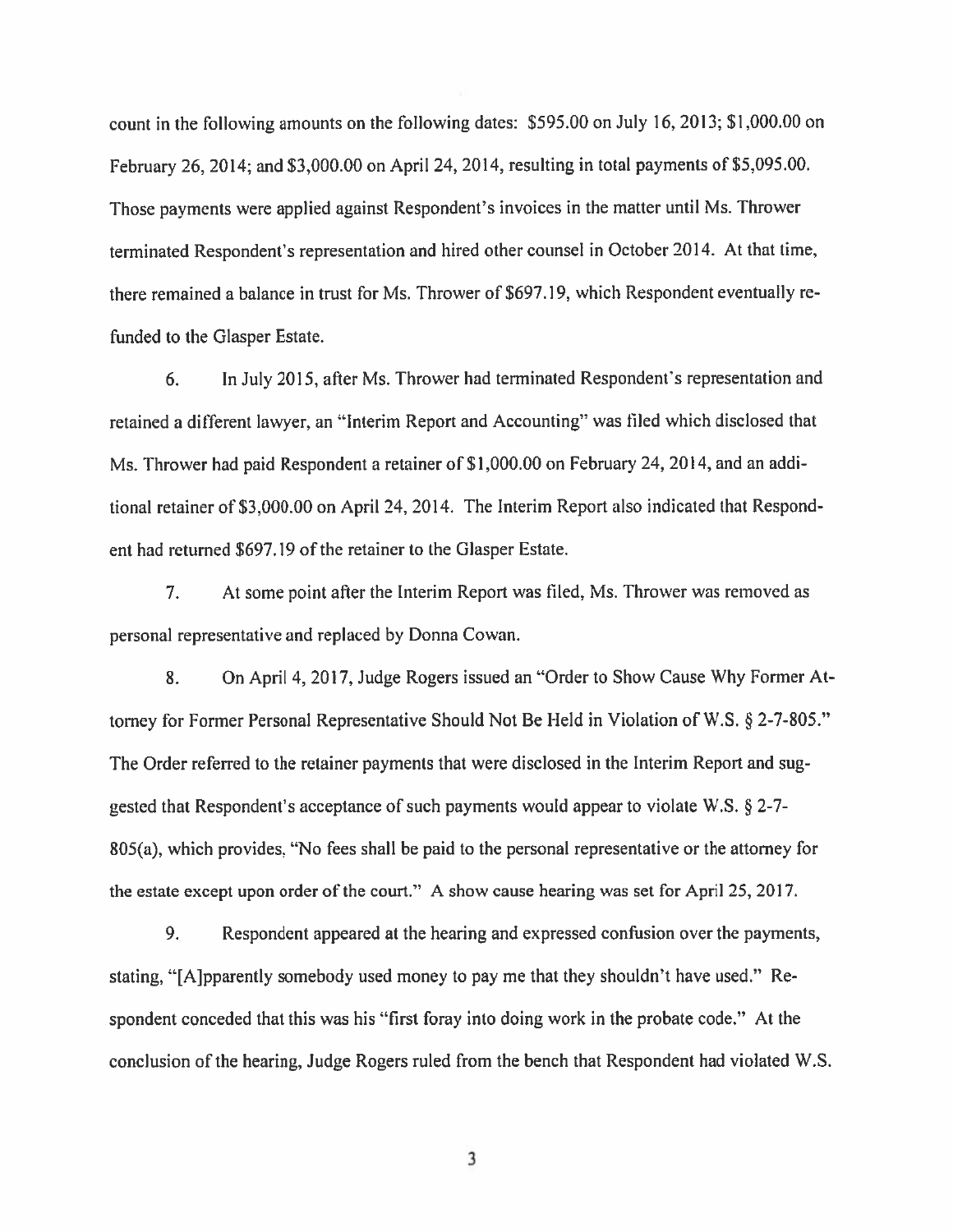§ 2-7-805(a) and that an order would be entered directing Respondent to return all fees to the Glasper Estate.

 $10.$ On April 28, 2017, Judge Rogers entered an "Order Holding Former Attorney for Former Personal Representative in Violation of W.S. § 2-7-805." Respondent was ordered to return fees in the amount of \$3,302.81 to the Glasper Estate no later than June 28, 2017. Respondent complied with the order, making the court-ordered refund on Mary 22, 2017.

 $11.$ Pursuant to Rule 12 of the Wyoming Rules of Disciplinary Procedure, Respond-

ent has conditionally admitted to violations of Rule 1.1 (competence), Rule 1.3 (diligence), and

Rule 1.5 (fees) of the Wyoming Rules of Professional Conduct as set forth above.

#### **ABA Sanction Standards**

 $12.$ Respondent's violations of Rules 1.1, 1.3 and 1.5 call into play Standard 4.4,

"Lack of Diligence," of the ABA Standards for Imposing Lawyer Sanctions. Standard 4.4 sets forth the following guidelines:

- 4.41 Disbarment is generally appropriate when:
	- (a) a lawyer abandons the practice and causes serious or potentially serious injury to a client; or
	- (b) a lawyer knowingly fails to perform services for a client and cause serious or potentially serious injury to a client; or
	- (c) a lawyer engages in a pattern of neglect with respect to client matters and causes serious or potentially serious injury to a client.
- Suspension is generally appropriate when: 4.42
	- (a) a lawyer knowingly fails to perform services for a client and causes injury or potential injury to a client, or
	- (b) a lawyer engages in a pattern of neglect with respect to client matters and causes injury or potential injury to a client.
- Reprimand [i.e., "public censure" under Rule 9(a)(3) of the Rules of Dis-4.43 ciplinary Procedure] is generally appropriate when a lawyer is negligent and does not act with reasonable diligence in representing a client, and causes injury or potential injury to a client.
- Admonition [i.e., "private reprimand" under Rule 9(a)(4) of the Rules of 4.44 Disciplinary Procedure] is generally appropriate when a lawyer is negligent and does not act with reasonable diligence in representing a client, and causes little or no actual or potential injury to a client.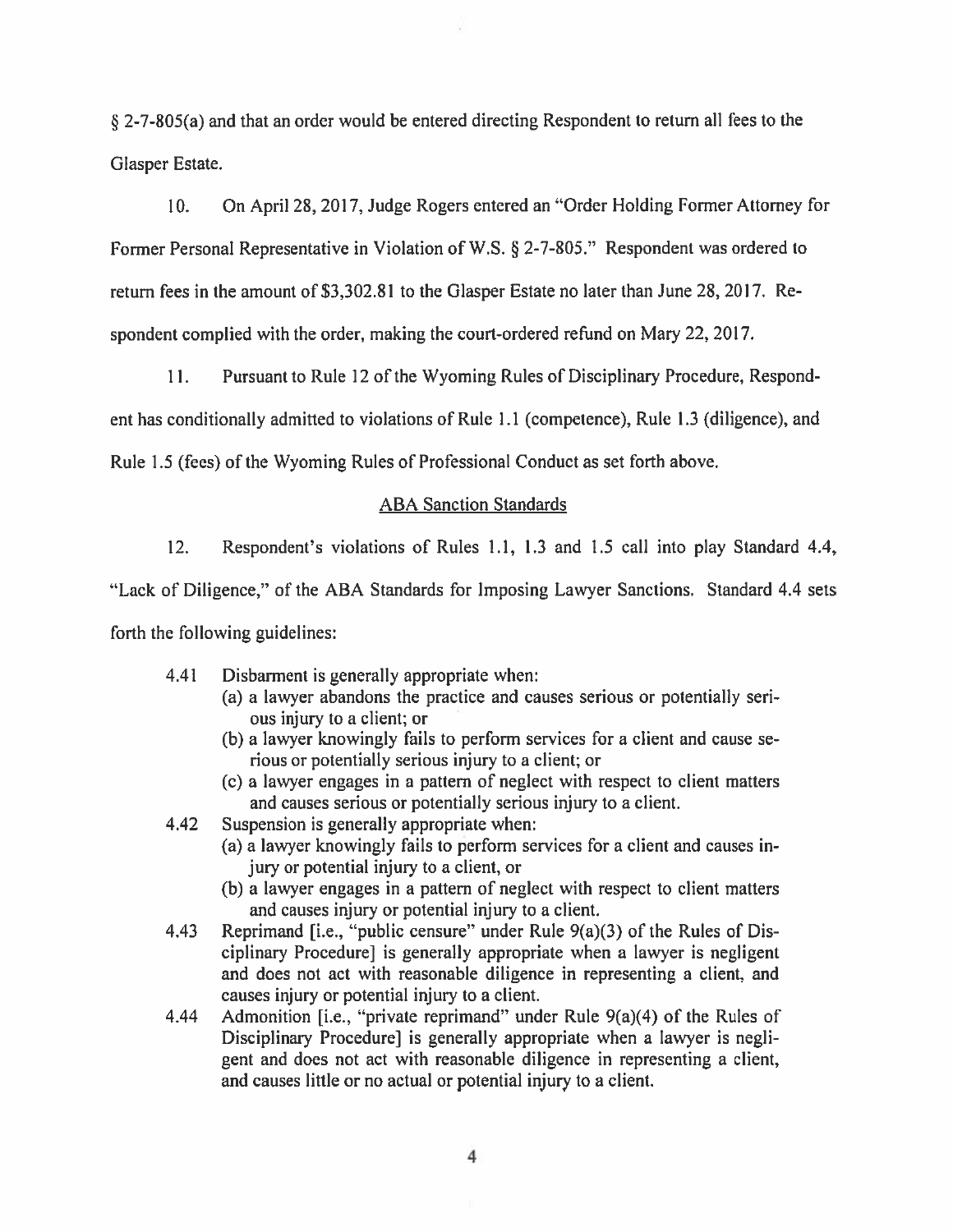Respondent has conceded that there was the potential for harm to his client as a  $13.$ result of Respondent's failure to provide diligent representation as set forth above. In addition, Respondent's conduct resulted in delays in the administration of the Glasper Estate and unnecessary involvement by the court owing to Respondent's violation of W.S.  $\S$  2-7-805(a).

- ABA Standard 9.0, entitled "Aggravation and Mitigation," provides as follows:  $14.$
- $9.1$ Generally

After misconduct has been established, aggravating and mitigating circumstances may be considered in deciding what sanction to impose.

- $9.2$ **Aggravation** 
	- 9.21 *Definition.* Aggravation or aggravating circumstances are any considerations or factors that may justify an increase in the degree of discipline to be imposed.
	- $9.22$ *Factors which may be considered in aggravation.* Aggravating factors include:
		- (a) prior disciplinary offenses;
		- (b) dishonest or selfish motive;
		- (c) a pattern of misconduct;
		- (d) multiple offenses;
		- (e) bad faith obstruction of the disciplinary proceeding by intentionally failing to comply with rules or orders of the disciplinary agency;
		- (f) submission of false evidence, false statements, or other deceptive practices during the disciplinary process;
		- (g) refusal to acknowledge wrongful nature of conduct;
		- (h) vulnerability of the victim;
		- (i) substantial experience in the practice of law;
		- (i) indifference in making restitution; and
		- (k) illegal conduct, including that involving the use of controlled substances.
- $9.3$ Mitigation.
	- 9.31 *Definition.* Mitigation or mitigating circumstances are any considerations or factors that may justify a reduction in the degree of discipline to be imposed.
	- Factors which may be considered in mitigation. Mitigating factors in- $9.32$ clude:

(a) absence of a prior disciplinary record;

- (b) absence of a dishonest or selfish motive;
- (c) personal or emotional problems;
- (d) timely good faith effort to make restitution or to rectify consequences of misconduct;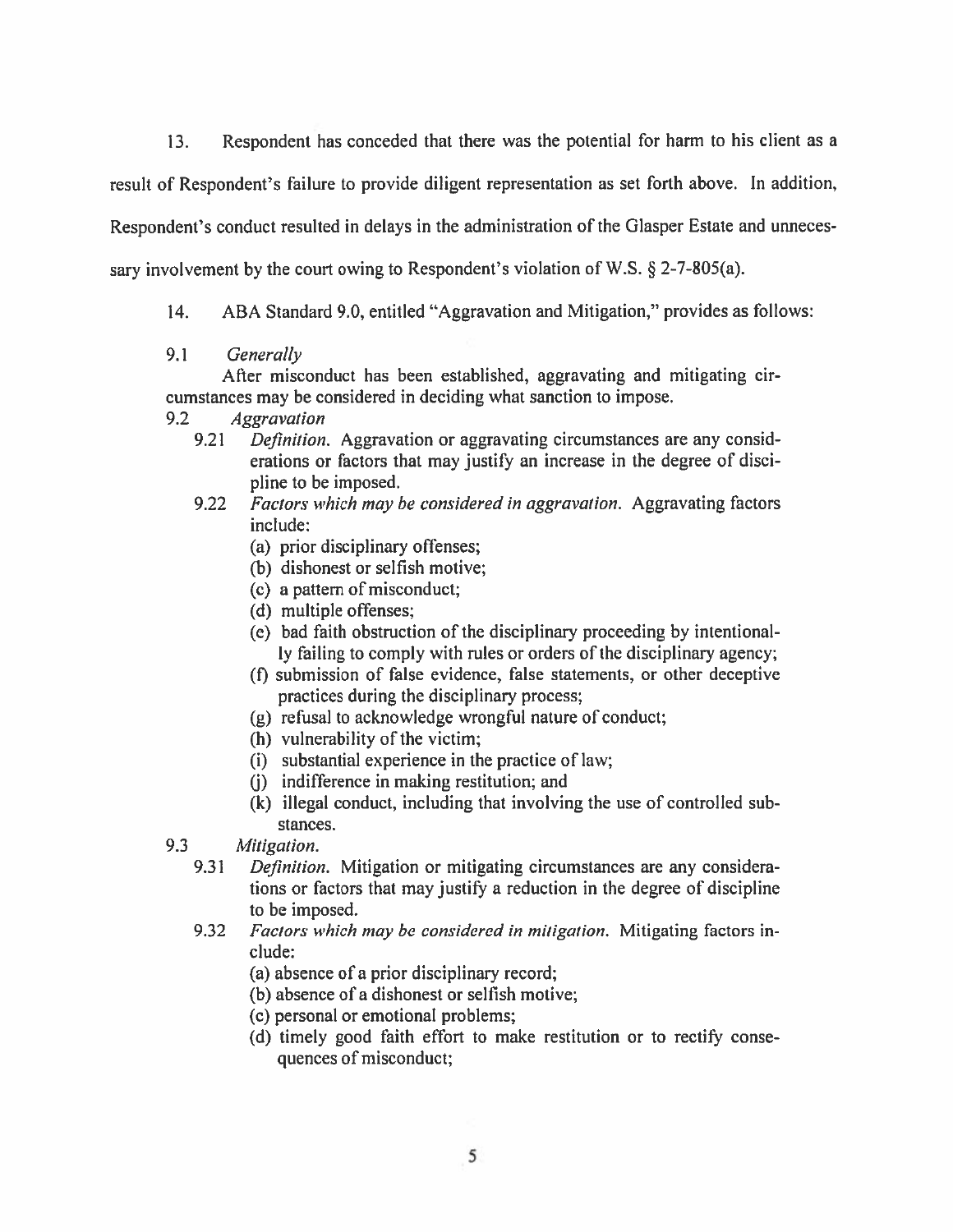- (e) full and free disclosure of disciplinary board or cooperative attitude toward proceedings;
- (f) in experience in the practice of law;
- (g) character or reputation;
- (h) physical disability;
- (i) mental disability or chemical dependency including alcoholism or drug abuse when:
	- (1) there is medical evidence that the respondent is affected by a chemical dependency or mental disability;
	- (2) the chemical dependency or mental disability caused the misconduct:
	- (3) the respondent's recovery from the chemical dependency or mental disability is demonstrated by a meaningful and sustained period of successful rehabilitation; and
	- (4) the recovery arrested the misconduct and recurrence of that misconduct is unlikely.
- (i) delay in disciplinary proceedings;
- (k) imposition of other penalties or sanctions;
- (l) remorse; and
- (m) remoteness of prior offenses.
- Factors Which Are Neither Aggravating nor Mitigating. 9.4

The following factors should not be considered as either aggravating nor mitigating:

- (a) forced or compelled restitution;
- (b) agreeing to the client's demand for certain improper behavior or result;
- (c) withdrawal of complaint against the lawyer;
- (d) resignation prior to completion of disciplinary proceedings;
- (e) complainant's recommendation as to sanction; and
- (f) failure of injured client to complain.

 $15.$ In Respondent's case, aggravating factors include: (1) substantial experience in

the practice of law; (2) a pattern of neglect/lack of diligence; and (3) vulnerability of the client.

Mitigating factors include: (1) absence of a prior disciplinary record; (2) absence of a dishonest

or selfish motive; (3) full and free disclosure to Bar Counsel and a cooperative attitude toward

proceedings; and (4) imposition of other sanctions.

16. Respondent has agreed that, in consideration of the foregoing factors, a public

censure is the appropriate sanction for the conduct to which Respondent has conditionally admit-

ted.